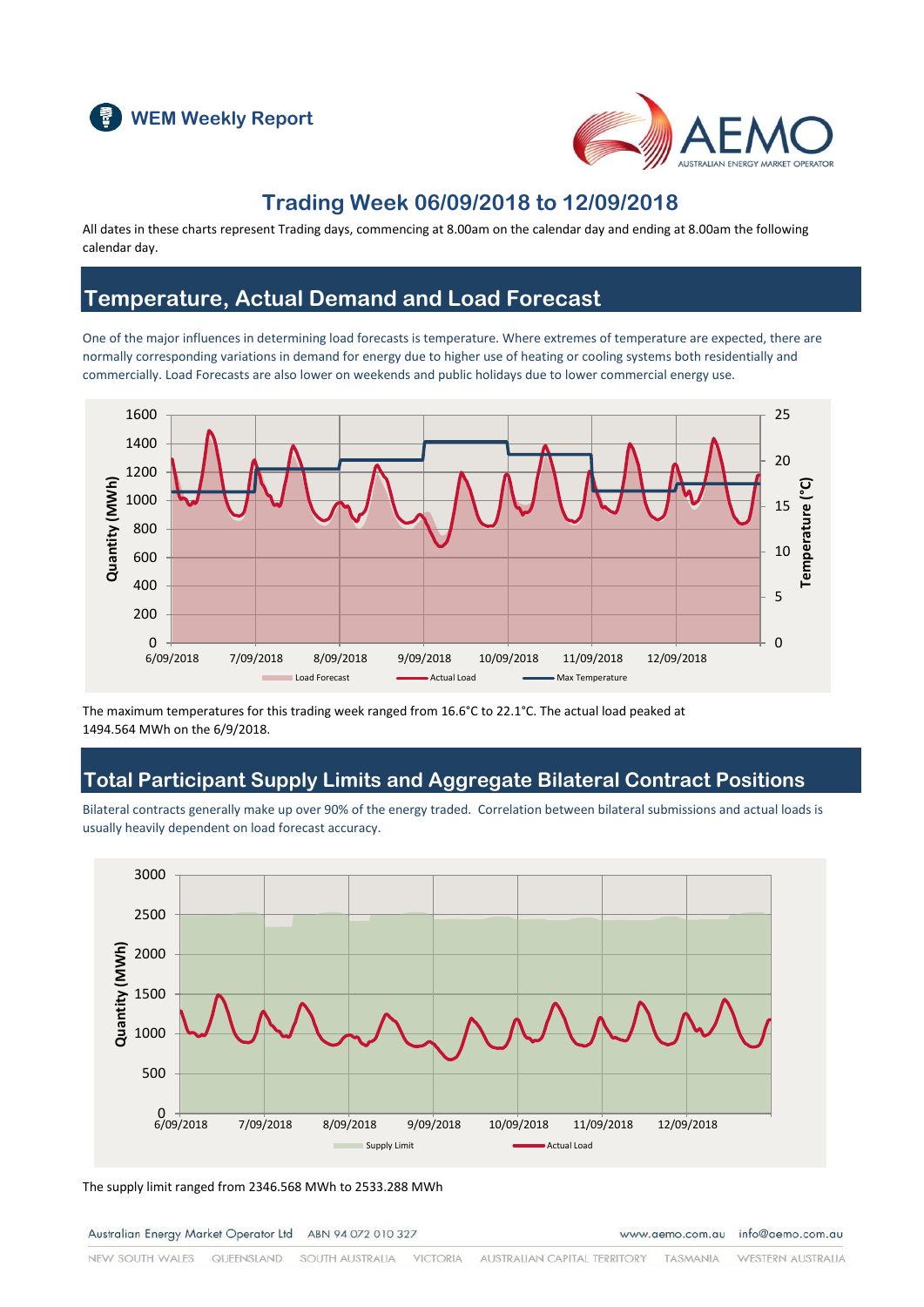# **Net Balancing Market Trades**

Bilateral contracts and STEM trading are generally based on the forecast energy requirements of Participants. When the forecast requirements are higher or lower than the actual requirements for a day, this Market energy must be bought and sold in the balancing mechanism. This graph shows the estimated net balancing trades.



The majority of the balancing activity this week occurred within Balancing Demand. The maximum balancing demand for the week reached 310.479 MWh on the 8/9/2018. The maximum balancing supply for the week reached 41.211 MWh on the 11/9/2012.

# **Total Traded Energy**

This chart represents a comparison between the total net energy that is traded in Bilateral Contracts, the STEM and the balancing mechanism. Balancing Supply represents cases in which the total contract position is greater than the demand and customers must supply energy back to balancing. Balancing Demand represents cases in which the total contract position is less than the demand and customers must purchase energy from balancing.



Total balancing supply equalled 0 MWh whereas total balancing demand equalled 53431.542 MWh. The Total STEM Traded quantity was 9659.432 MWh, with the STEM Clearing Quantity ranging between 0.835 MWh and 90.921 MWh.

www.aemo.com.au info@aemo.com.au